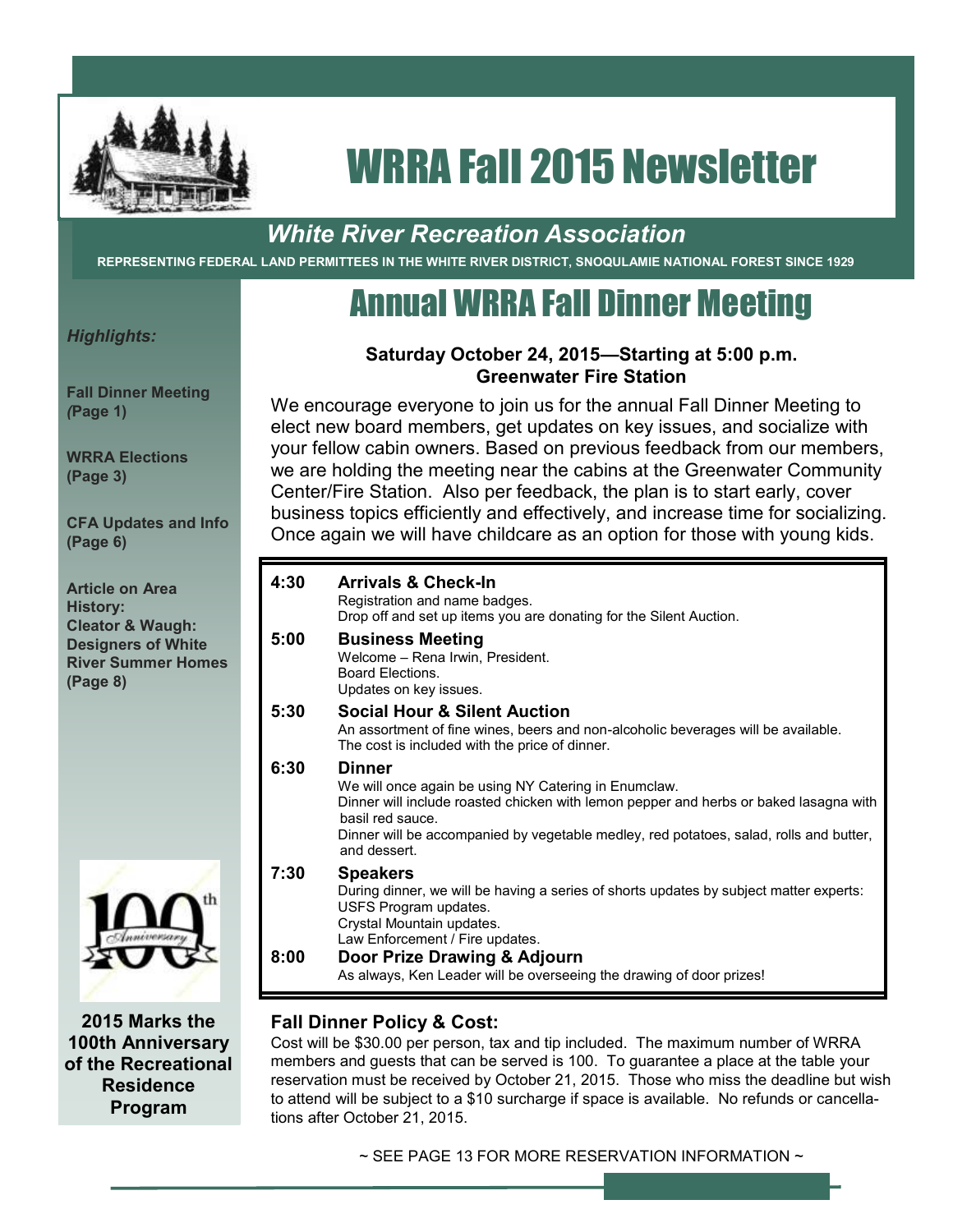# President's Message

Greetings all: Where did summer go? It is hard to believe it is over and fall is here already.



Speaking of summer, thanks to

everyone who contributed to making our summer picnic, the cabin tour and the HWY 410 clean up successful. We had a wonderful day with warm weather, good food, and fun and games. It was good to see how many "older kids" enjoyed taking part in the games alongside many children.

While we could have used a few more hands at the picnic especially in setting and cleaning up, those who always show up bring that "spirit" that makes our organization great.

Of special note for me was being able to visit with a number of long time cabin owners who do not get up to the cabin area that often anymore, maybe because of age and distance. I enjoyed reacquainting and visiting with their family. It is very special that our cabins mean so much to so many and that family members ensure parents can attend and can enjoy visiting with friends and neighbors and recall memories. And thanks to all of our local businesses, the Greenwater Fire Station Staff and other friends who contributed to the day and evening in many ways. We appreciate all of you.

Plan to attend the Fall Dinner and Business Meeting on October 24th. A focus for the evening will be officer elections, and discussion regarding CFA fees beginning 2016. I look forward to seeing you there. ~*Rena*

# WRRA 2015 Calendar

- Saturday, October 24: Fall Dinner & Business Meeting
- Sunday, October 25: Road Clean Up hosted by Silver Creek
- Saturday, October 25: Mushroom walk in the forest; 10:00 a.m.
- Nov 7: Half-day board planning  $\bullet$ meeting

# Silent Auction Items

Thanks to all of you who in the past have donated items to our SILENT AUCTION. We invite everyone to participate again in making this a fun part of our evening together at our Fall Dinner Meeting, October 24, 2015. What do donate? Be creative. It can be something new, a white elephant in good shape, maybe a favorite from your wine shelf or some savory baked items. Please bring something.

The funds raised are dedicated to our WRRA Cabin Defense Fund. We want to continue to build our reserves for this important cause. Thank you!

# Guided Mushroom Walk October 25

Come join Dr. Erica Cline from University of Washington Tacoma (a co-owner of one of the Silver Creek cabins) on a free mushroom and forest ecology walk in the Silver Springs campground. Meet at the Silver Springs campground entrance at 10 a.m. Sunday, Oct 25 for an approximately one-hour exploration of mushroom diversity and the importance of mushrooms for the forest. Kids and dogs welcome! Dress for the weather we won't cancel for rain.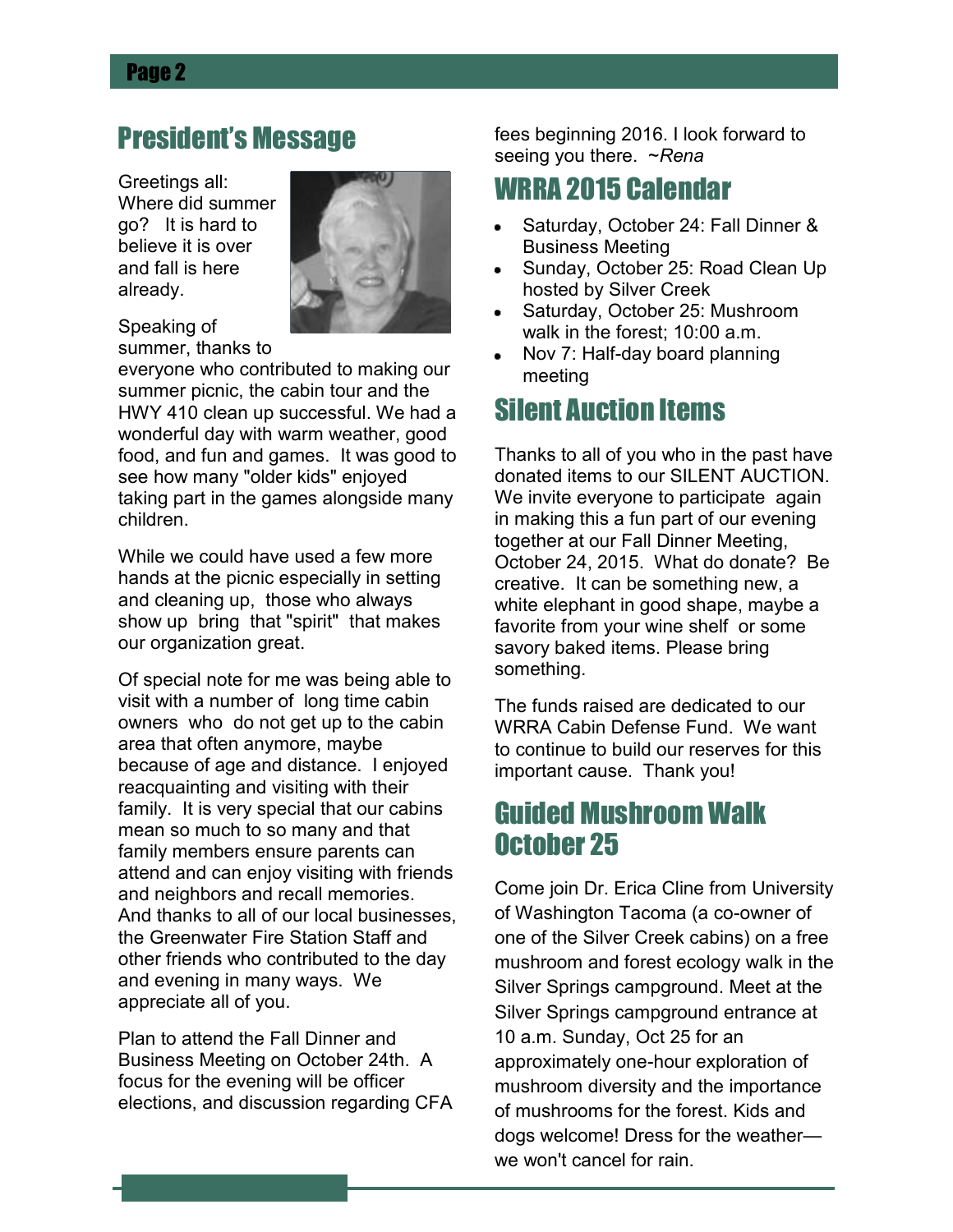# 2015 Board Candidates

WRRA Board Elections will take place at our Fall Dinner Meeting on October 24. The following board members are up for election and have provided information for your review. Nominations will also be accepted from the floor during the business meeting.

#### **Incumbent Silver Springs Rep Mark Wellington**

I have enjoyed serving this current board term and am looking forward to running again and continued service to WRRA



My family are the long time cabin owners of lot #148 - the

"Chipmunk Lodge". My parents purchased the cabin in 1970 as the third owners. Begun in 1939 and built by a single man, the main cabin wasn't finished until 1954. Even after improvements through the years, I can attest to the fact that chipmunks still roam the rafters and outer buildings nearly at will. I grew up skiing at Crystal Mountain most winter weekends and have many fond memories of childhood summer hikes in the area. I am the oldest of three siblings who now utilize the cabin in the "second generation." I have enjoyed skiing and staying at the the cabin independently since college in the late 1980s. Eventually three good friends from college went on to become cabin owners themselves after spending many lively and entertaining weekends there during our younger years. Kevin Orth in Silver Creek and John Campbell and Geoff Coburn in the Goat Creek area are all current active cabin owners. These days I am busy as the father of three daughters, ages 6 to 13. I enjoy any time I can spend up at the cabin with them and my wife, Mariko, as we create our own family memories. After having been an independent member of the WRRA for many years and attending my share of picnics and dinner meetings, I look forward to having an opportunity to become more active in the WRRA. Thank you.

#### **Incumbent Silver Creek Rep Kevin Orth**

I am a Northwest native who grew up skiing at Alpental, but switched to Crystal



Mountain in my teen years to get more challenging terrain. I started hanging out in the Silver Springs cabin tract over 20 years ago – the Wellington family became very good friends of our family, and we all spent many wonderful weekends at their "Chipmunk Lodge" over the years, both in the winter for skiing, and in the summer for hiking and mountain biking.

One particularly memorable visit to the Wellington cabin was over Thanksgiving weekend in 1996, and there was a lot of fresh snow on the ground. We walked through the cabin roads all the way up to Goat Falls, and I think we really got "cabin fever", thinking about how great it would be to have a place of our own, as my wife Kendra and I started our own family. We bought our cabin, Silver Creek cabin #26, across from the sledding hill, 13 years ago. We have two girls, Amelia (age 13) and Lauren (age 11) who love being up at the cabin, skiing in the winter, hiking in the summer, and even love our cabin mouse "Bob".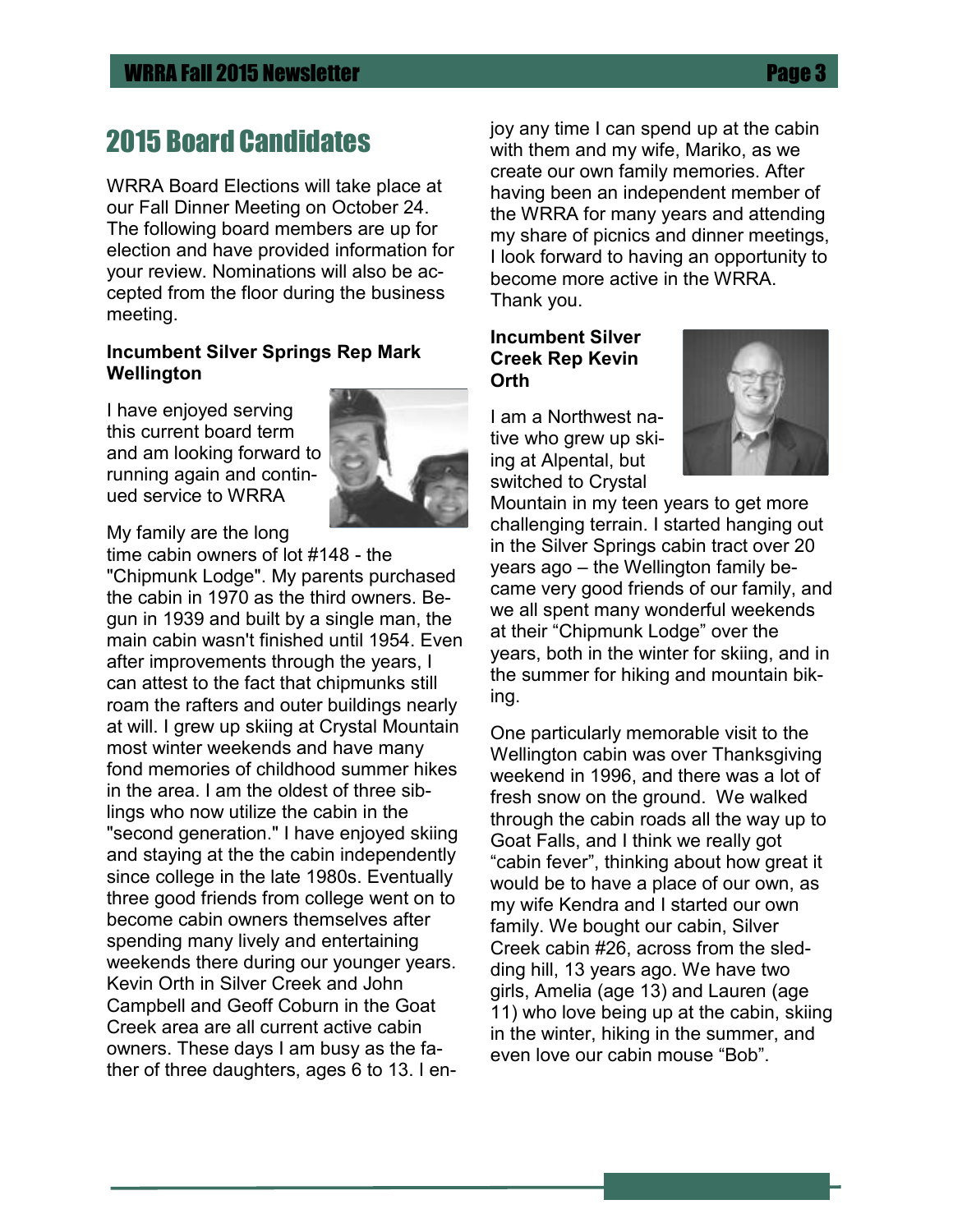Kendra and I have climbed Mt Rainier, and have done many of the hikes and bike rides around the cabin area. We love to spend time at the cabin and try to get up as often as we can. I have been at Starbucks Coffee Company for almost 25 years, in a variety of roles in the corporate headquarters in Seattle. We live nearby, on Mercer Island. I have been the Silver Creek rep since 2009, and have led the Social Committee and organized the dinners and picnics over the past few years. I look forward to continuing my involvement in the WRRA for years to come.

#### **Incumbent Goat Creek Rep John Campbell**

It has been a great pleasure to serve on the WRRA board these last two years



In 2006, looking to create similar memories for our children a bit closer to home, we partnered with the Coburn family and purchased the "Cedar Chest" cabin on Goat Creek (GC4, directly across the Silver Creek bridge).

For the last 16 years, I have worked in technology building and managing mobile data services for wireless carriers like

AT&T and Verizon. As the Goat Creek representative, I look forward to meeting more of the WRRA community and helping preserve the legacy of these amazing cabins.

#### **Incumbent Treasurer Kevin Bannon**

Let me thank you all. It has been a pleasure to meet you, and work



with you while serving your needs. Your dues, extra donations, volunteerism, service, as well as willingness to advocate for the cabin program are why we are here today—safe for the next few years. Let us not overlook either your valued contributions to the WRRA history collections, of stories, pictures, and documents.

Please allow me to lend my talents, and work for you to make sure WRRA funds are accurately accounted for and properly spent for another term. I will continue to be an advocate for savvy fiscal practice as well as managed contingency reserves to cope with present and future challenges.

Over the past 2 years with support from the board, I found and we now have economical and adequate business insurance. Now if an accident occurs at a WRRA event, we have resources to deal with it.

We have also recruited WRRA members Curt Thompson and Tom Wood to form an independent financial committee to help audit the books, and recommend financial policies. Their service is appreciated and we look forward to even more contributions.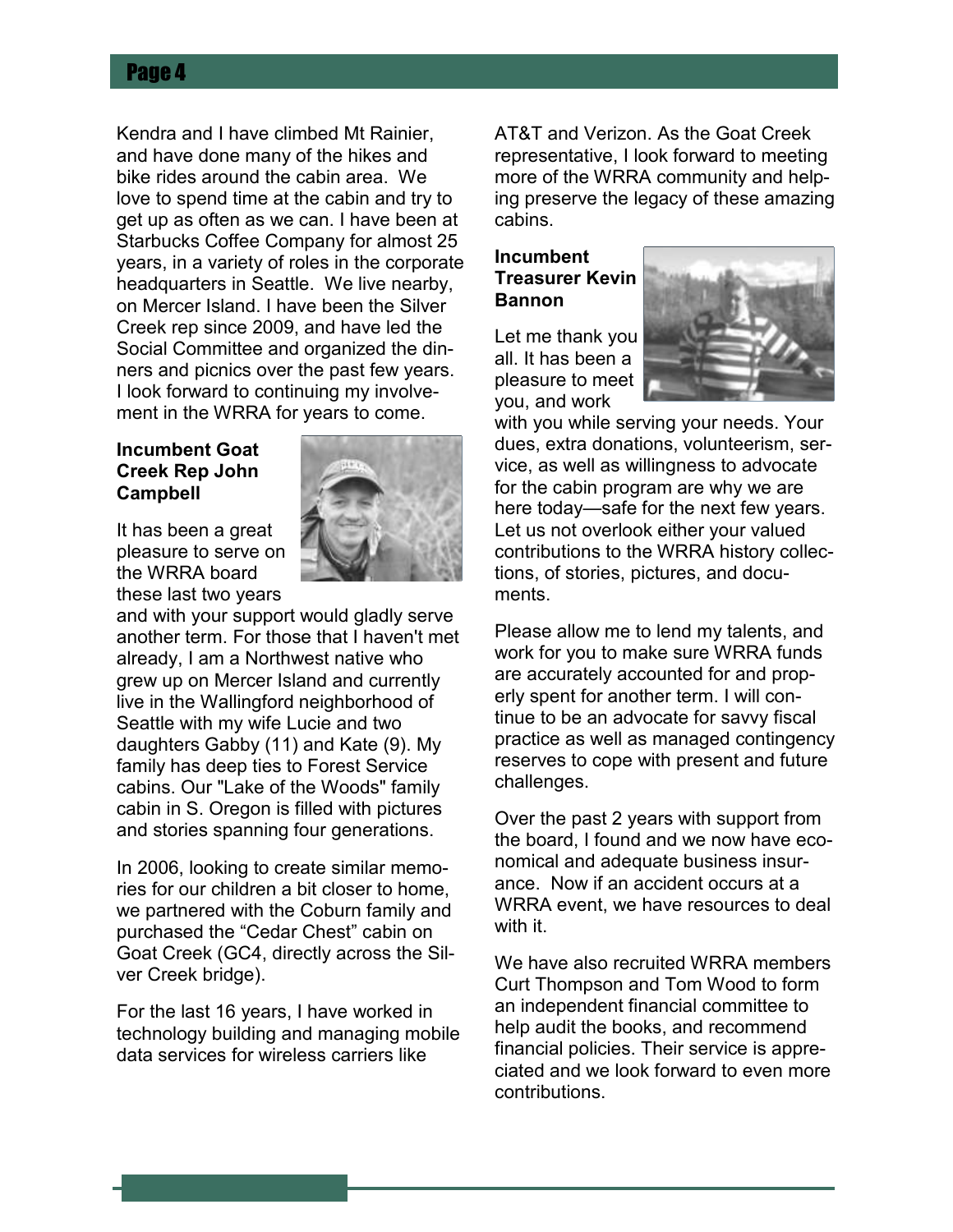The committee would be pleased to have you to join them. All backgrounds and points of view are valued. I encourage you to offer your name by talking to me or emailing Treasurer@wrra.net. Thank you again for all of your support.

#### **Incumbent Dalles Rep Mary Anne and Chuck Gillett**



We have been cabin owners for 27 years and ac-

tive with the WRRA since the beginning. Chuck is a past 2-term WRRA President and Mary Anne has served as a board member for several terms. We have the knowledge and experience in dealing with issues that affect us as cabin owners and being a part of the upper White River Valley. Chuck is a general contractor, and he has worked on many projects in the area.

#### **Incumbent Secretary Anne Turner**

I have been serving as the interim secretary since Fall of 2014 and am pleased to throw my hat in the ring for a full term.



I "married" into our cabin, SC #2, over 20 years ago. My husband's family has been involved with Crystal Mountain and the WRRA since they acquired their cabin in the early 1970s. My husband Perry participates in Crystal Mountain's volunteer ski patrol, and our daughter Lucy (15) is an avid skier.

The secretary supports communication and membership, with the website, newsletters, membership roster, and directory being key responsibilities of this role. I am enjoying serving WRRA and learning

#### **WRRA Member Classified:**

**Two items available at SS 66 - Call 253-670-9485**

**Free Cedar - Shingle Shake kindling available stop by** 

**For sale: Old wood cook stove - good shape stop by or call 253-670-9485**

# 2015/16 WRRA Directory Released

We are pleased to announce the release of our bi-annual directory which was mailed to current WRRA members with the Fall newsletter. Each current WRRA member will receive 2 copies of the directory. We use our most current member roster as the source for the directory information. So, if you note any errors or updates needed for your listing, email secretary@wrra.net and we will update the membership data.

You may notice that this version of the WRRA directory does not include advertisements. We did not have enough volunteer participation to mount an effective campaign to procure advertisements. If you are interested in helping with the 2017/18 directory preparation and ad procurement, we will be delighted to hear from you!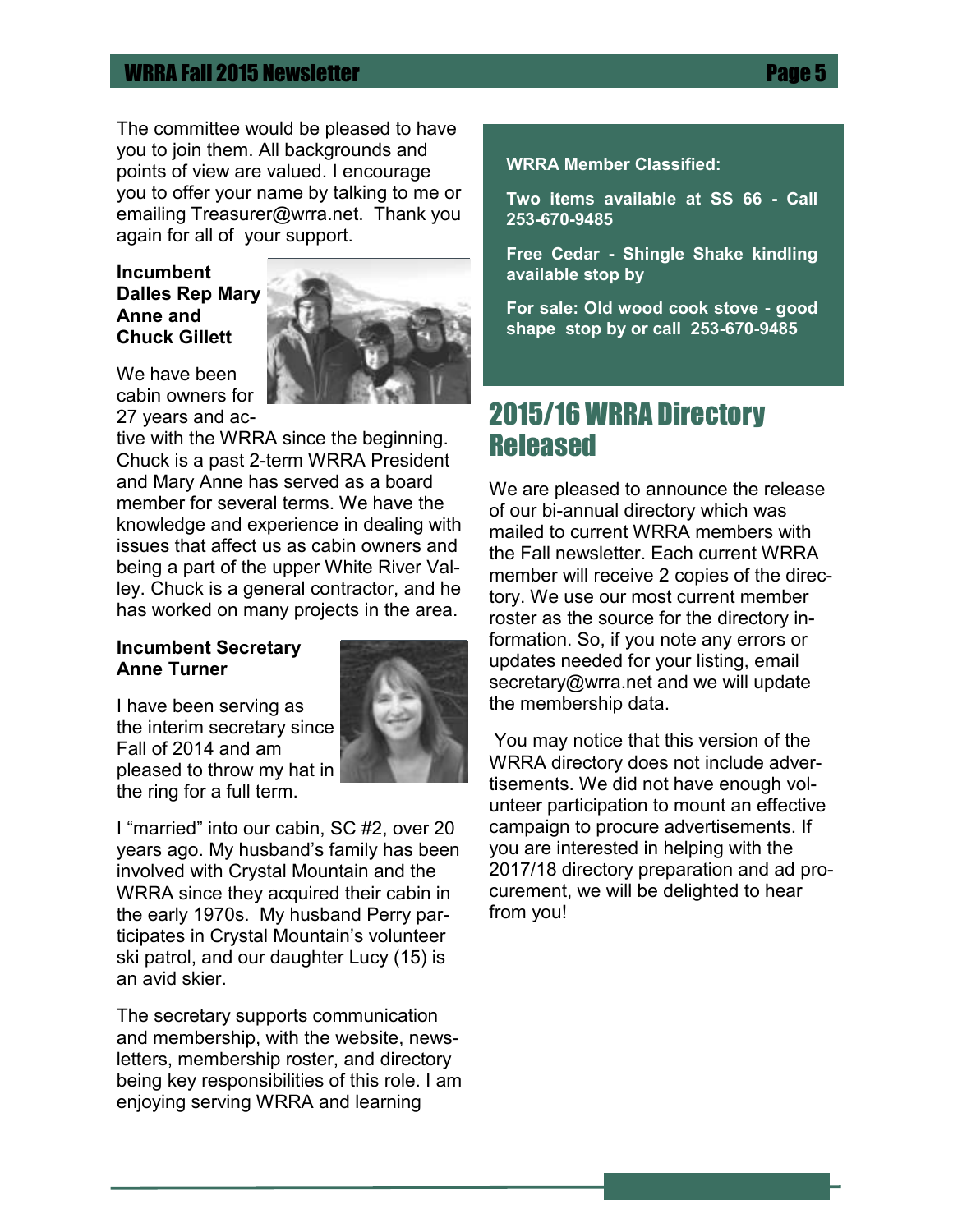# CFA Updates

## Implementing the Cabin Fee Act: What it means for your new permit fee

The Cabin Fee Act (CFA) was passed by Congress at the end of 2014. It replaces the appraisal-based fee determination system that existed under CUFFA. The goal is to have the new CFA fees communicated to permit holders in the 2016 billings.

You may read the summary of the Cabin Fee Act, which appears on the National Forest Homeowners website (www.nationalforesthomeowners.org). The summary covers the overall act and some other features in the law including, for example, the new \$1,200 Permit Transfer Fee that applies when changing ownership.

The CFA Fee Table includes eleven Annual Fee Tiers ranging from Tier 1 (Fee \$650) to Tier 11 (Fee \$5,650).

As mentioned in the NFH summary, the USFS is in the process of establishing

| Tier         | <b>Tier Size</b> | No. of Per-<br>mits | Permit<br>Fee |
|--------------|------------------|---------------------|---------------|
| 1            | 6%               | 834                 | \$650         |
| 2            | 16%              | 2,224               | \$1,150       |
| 3            | 26%              | 3,614               | \$1,650       |
| 4            | 22%              | 3,058               | \$2,150       |
| 5            | 10%              | 1,390               | \$2,650       |
| 6            | 5%               | 695                 | \$3,150       |
| 7            | 5%               | 695                 | \$3,650       |
| 8            | 3%               | 417                 | \$4,150       |
| 9            | 3%               | 417                 | \$4,650       |
| 10           | 3%               | 417                 | \$5,150       |
| 11           | 1%               | 139                 | \$5,650       |
| <b>Total</b> | 100%             | 13,900              | \$2,205       |

and assigning fees for all 13,900 special use permits. These will be ranked by appraisal value, typical lot, and date of value; and assigned to fee tiers upon completion of the last appraisal cycle under CUFFA. White River cabin lot appraisals were completed in 2009 and the USFS has provided us with initial fee estimates.

The initial estimates have our lots assigned to Tier 2 (\$1,150) or Tier 3 (\$1,650). According to these estimates, any lot appraised under CUFFA in 2009 at \$22,000 or higher will be assigned to Tier 3 and any lot appraised under \$22,000 will be assigned to Tier 2. This represents a fee increase for all White River lots. We were asked to review typical lots, 2009 appraisals and total lots for accuracy. A small group including Bill Goodman, Albert Pollmar and Rena Irwin, together with Denny Coughlin, Special Use Administrator, reviewed the information, identified some discrepancies and provided those corrections to both NFH and USFS.

This review process is being followed for all 13,900 lots across the country. Pending the number of changes identified in the outcome of that overall review, there is potential for change in the national rankings, which could have some impact on projected tiers for White River lots. Given the information we are reporting at this time, however, Tiers 2 and 3 are the ones that likely will apply to our lots at White River.

# CFA and the New Transfer Fee

If you have a plan to change the name on your permit to another person or sell your cabin, be aware that you can avoid paying the new Transfer Fee if you initiate this action in 2015 prior to the full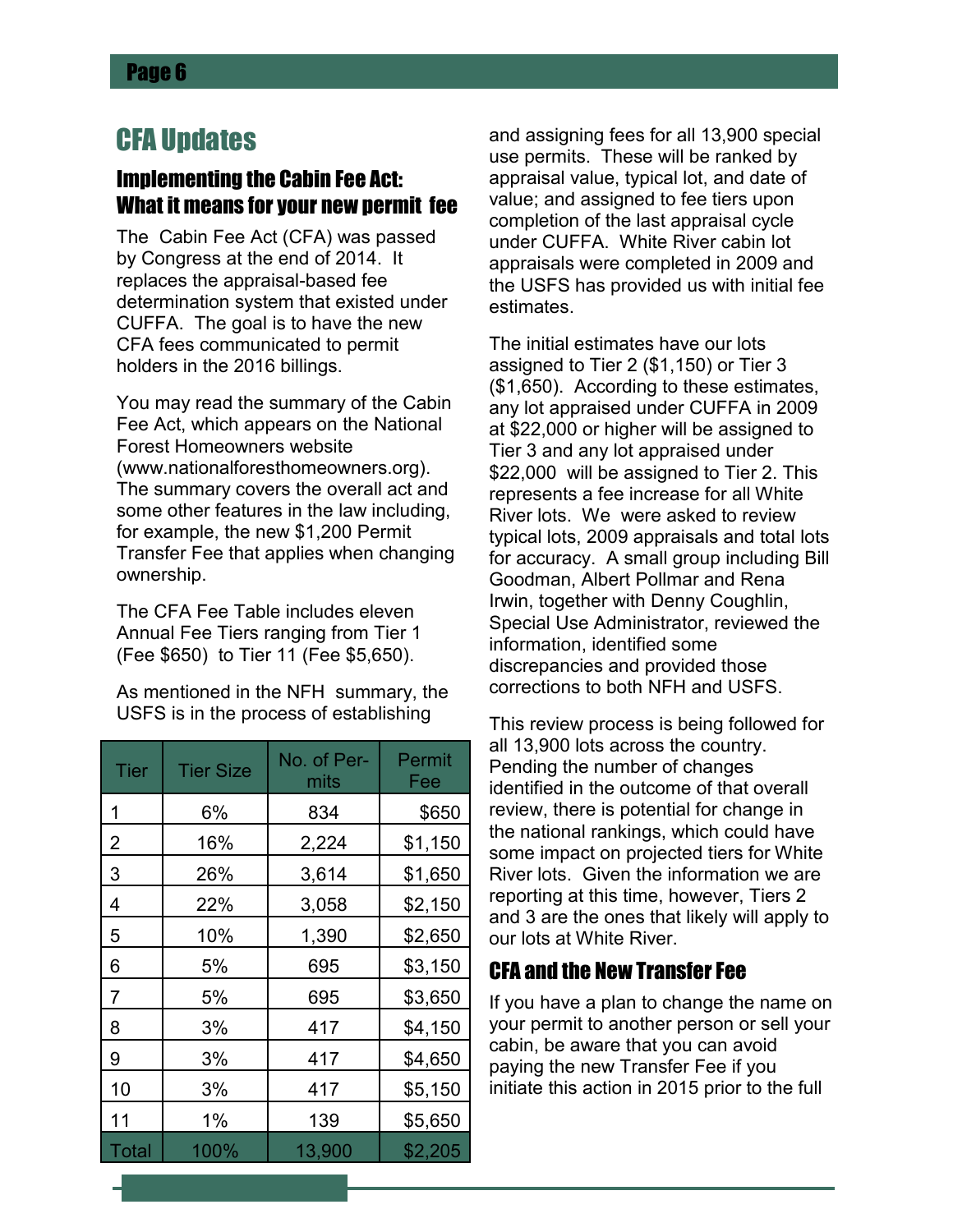implementation of CFA in 2016. Check with Denny Coughlin for further information. Please reference the article on the NFH Website, reproduced here:

*Dear Cabin Owners,*

*As we move closer to the 2016 implementation of the Cabin Fee Act, cabin owners should be aware that there will be a transfer fee of \$1,200 invoked whenever there is a transfer of ownership in a cabin and a new permit is required. It is currently unknown what exemptions, if any, will be contained in the new rules.*

*NFH leadership is advising cabin owners who intend to change their ownership arrangement and/or name of the permit holder to consider initiating their request to the USFS during 2015. The USFS has informed NFH that permit change requests initiated in 2015 will not be subject to the new Transfer Fee.*

*We are currently in discussions with the USFS about how the Transfer Fee will be implemented and hope to have more information to share later this year. Feel free to share this information with all* 

For additional information, visit the National Forest Homeowners Website to view a summary of CFA and get answers to common questions.

www.nationalforesthomeowners.org

*cabin owners in your tract, including those who may not be members of NFH.*

*Yours truly,*

*Jay Tripathi, President National Forest Homeowners*

# Snowplowing & Road **Maintenance**

*Note: the Snowplow and Roads committees and funds are NOT an official function of WRRA and are staffed by volunteers to maintain accessibility to the cabins in the Silver Creek, Silver Springs, Goat Creek and Deep Creek tracts (not the Dalles tract).*

Overview: Cabin owners are responsible for maintaining the roads in the cabin tracts per the terms of our permit. The exception is FS 7174 to Corral Pass through the cabin area is to be maintained by the Forest Service. FS 7174 is used by the general public to access the campground and trails at Corral Pass. However, access to Corral Pass is closed at this time due to the poor condition of the road beyond the gate.

### Roads Fund

The Roads Fund spent \$7,000 in 2013 to maintain this road and its condition has deteriorated, primarily due to heavy use by the general public, especially in the lower steeper sections. Despite the permit terms, the Forest Service has no current plans or funds to maintain this road in the cabin area.

The existing Roads Fund (\$12,500) is being used for necessary repairs to the SE end of FS 7175, leaving a zero balance. We will be asking for a donation of \$80/cabin to replenish the roads fund for necessary work next summer.

#### Snowplow Fund

There is a significant balance in the Snowplow fund and a minimal contribution of \$20/ cabin is all that is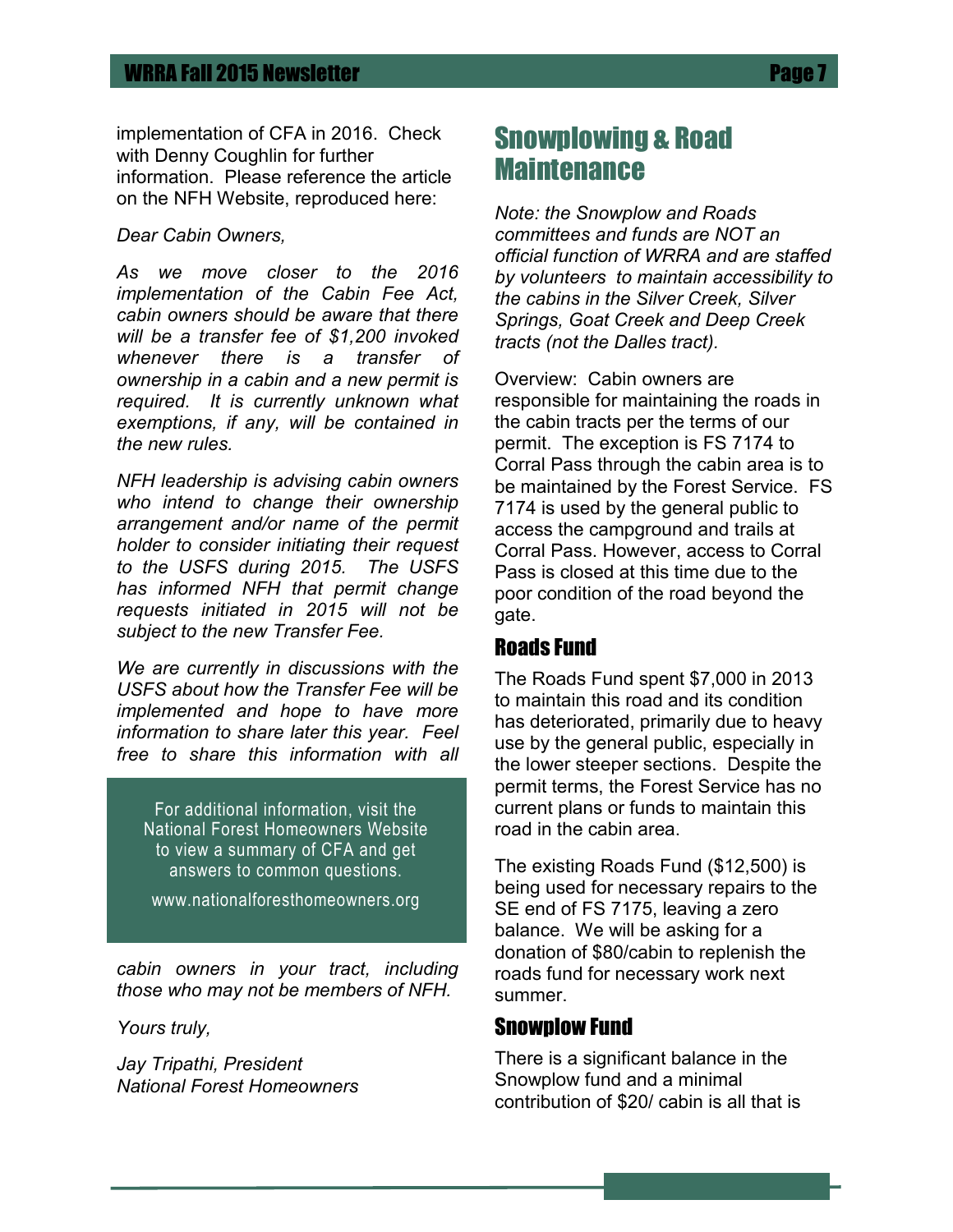needed for the upcoming season.

For this plan to work, it depends on the participation of ALL cabins. Expect a letter in Oct/Nov requesting your cabin's contribution of \$100 per cabin.

This is an appropriate time to continue the discussion of how to handle roads and snowplowing in the future. WRRA has in the past been reluctant to take on this responsibility. Please provide your ideas on how we, as cabin owners, should organize ourselves for road maintenance and snowplowing. Note that WRRA has currently no authority to assess and/or collect fees. Send your ideas and comments to: snowplow410@live.com

*~Roads & Snowplow Committee: Barbara Mead, Linda Piper & Bill Goodman*

# DEER/ ELK Crossing Signs

You have probably noticed the blinking signs along HWY 410 warning of Elk and Deer Crossing. These are a great addition intended to warn motorists that animals may be in the area. Washington State Department of Transportation (WSDOT) reports that these signs have been installed in areas where high numbers of deer or elk/vehicle collisions rates have been documented.

During a 10 day period last month, I came upon two deer/vehicle accidents on Hwy 410. In addition on the way from the cabin to the picnic in July, there was a near miss right ahead of me. Certainly this raises my awareness about the importance of watching and driving slowly.

Each year more than 1,100 wildlife/ vehicle collisions are reported to the Washington State Patrol. It is apparent that not all collisions with the wildlife are reported since WSDOT removes an average of nearly 3,500 deer and elk carcasses from Washington highways annually. These collisions result in an average of 1,190 human injuries and two fatalities per year.

Deer and elk/vehicle collisions are more widely distributed on the west side of the Cascade Mountains, but there is a high rate as well on Whidbey Island, along State Route 20 and State Route 525. High numbers of elk/vehicle collisions have occurred in the Packwood-Randle vicinity on U.S. 12 and on Interstate 90 near North Bend.

In addition to elk and deer, it is reported that in the state there are a few collisions with other large mammals such as moose, bighorn sheep, cougar and black beat. The more commonly killed smaller species are raccoons, coyotes, squirrels, rabbits, opossums, fogs, salamanders and snakes.

*~ Rena Irwin*

# Cleator and Waugh: Designers of White River Summer Homes



Early national forest visitor pausing to register on Snoqualmie Pass Highway from *USFS: Recreation Uses on National Forest, Frank Waugh,*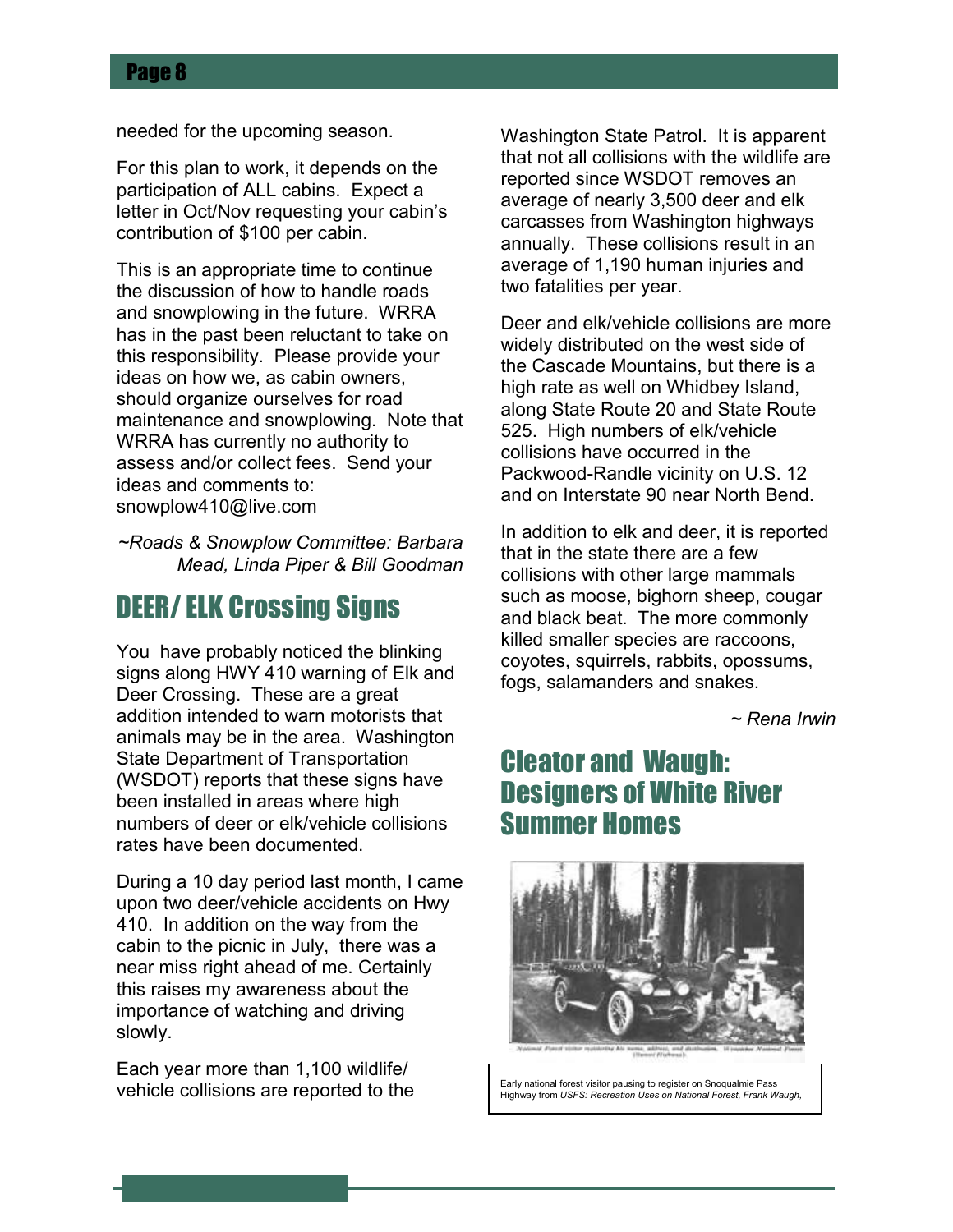As World War I was winding down, the US Forest Service was thinking carefully

about its future. A new and aggressive competitor, the National Park Service, was on the scene and they were in tune with America's love with wildland recreation. It was clear if the National Forest System was to thrive, and accepted



Frank Waugh, author of influential landscape policies was also an avid musician—*wikipedia.org*

by the American public, the Forest Service needed to do more, especially in the area of recreation.

Frank Waugh, one of the country's first landscape architects, was hired. Waugh wrote a policy guide Landscape Engineering in National Forests. White River is one of the nation's best examples of his vision—1-acre lots for more privacy, retention of native plants, crooked roads, undeveloped corridors, and rustic building materials, nearby placement of campgrounds, commercial sites, group camps and ranger office forming an ecological colony. (A village sounded too permanent.) Waugh continued to collaborate with the Forest Service until 1926.



Cleator was an avid photographer and his reports were full of pictures showing the early Forest Service at work. *Foresthistory.org*

After the planners are done, it's time for the builders. Ours, Fred Cleator, was assigned to the Rainier National Forest in 1919, laying out our lots on the White River as well more on the Naches side of the forest. Cleator's lots were laid out using Waugh's principles, as were the subsequent cabins built thereon.

Many more summer home tracts in Washington and Oregon were laid out by him. He surveyed the route of the Oregon Skyway Trail, facilitated completion of the Washington Cascade Crest Trail, and was one of the first advocates for Pacific Crest Trail realized later.

A wildlands advocate, Cleator designed the plan for the then Forest Service administered Olympic National Monument, designating most of it high altitude wilderness and planned other scenic corridors in Oregon. Another job, during the depression (seeming wishful thinking at best), was identifying locations suitable for ski resorts. While it would be well after WWII, with Cleator long since retired, before that file was dusted off, planners for future resorts found much of the hard work already done for them.

Most of all Cleator was an advocate for summer homes opening more lands and recruiting more cabin pioneers. Because of his persistence, Oregon and Washington rank second and third respectively for the most cabins in the national system. His 1930 summer home guide distributed from ranger stations to encourage new summer home owners can be downloaded at the National Forest Homeowners Association Web Site.

It was said that under Cleator's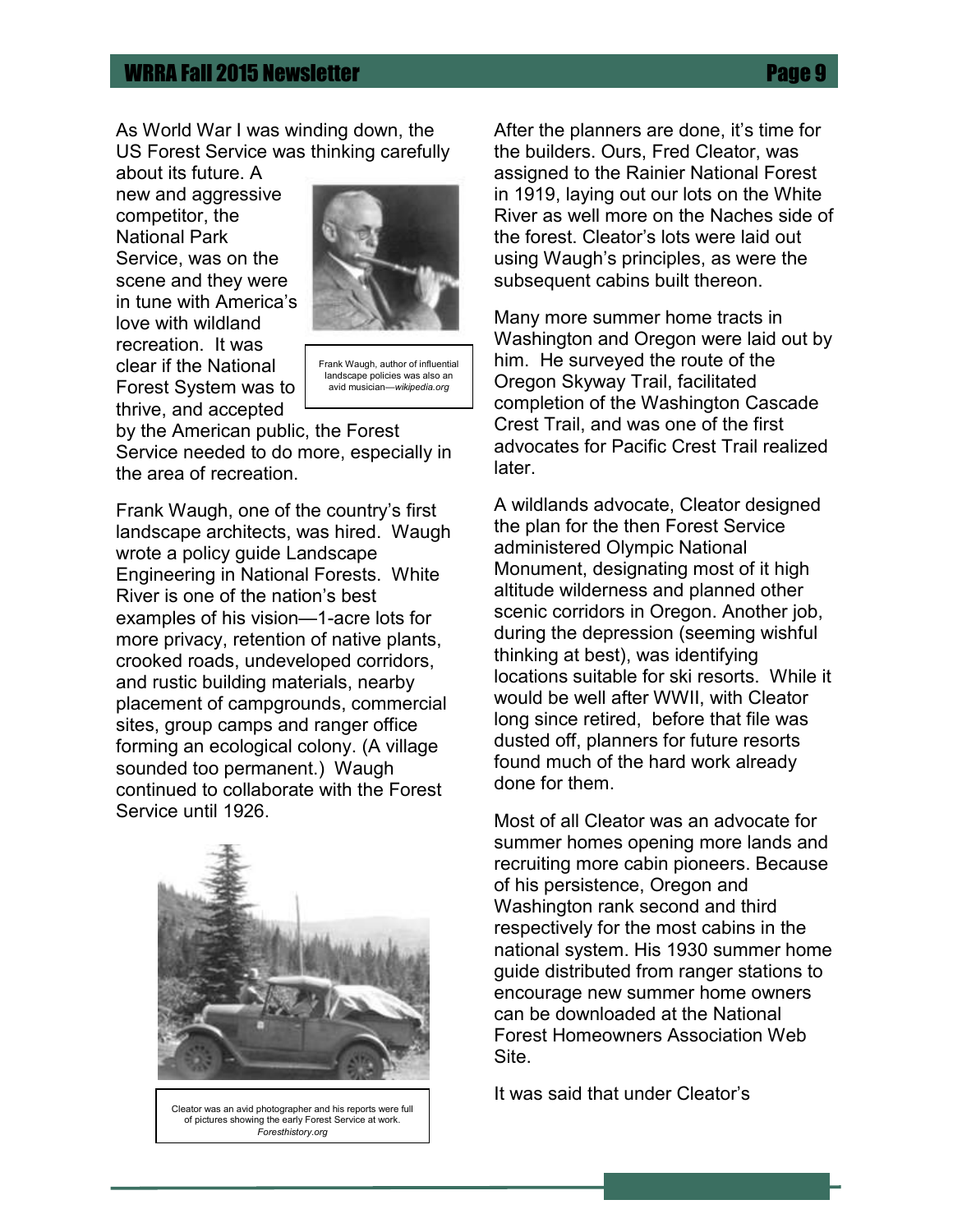administration, Washington and Oregon set the standard for forest service recreation development that the rest of the system and in some cases even the National Park Service could only envy.

After 35 years of federal service Cleator retired in 1943. This was not to be the end of his influence on the White River community. Six years later, Cleator was hired by the State Parks Commission. One of his first jobs was to plan a ski area on state park land at Mt. Pilchuck.

A project he was most proud of was honoring a request from the Washington Federation of Women's Clubs for help. For years they had been raising money to purchase and preserve an old growth corridor along a major state highway. Their previous effort to buy and preserve a strip of land on the Snoqualmie Pass highway had gone badly.

Their second attempt to secure property by Greenwater was hugely successful.

**Classifieds** 

The result we know today as Federation Forest State Park. In his honor, the Federation Forest Park trails are known as the Fred Cleator Interpretive Trails.

Much is owed to Waugh creating the White River cabin community as it is today, so much valued and appreciated for it's natural, and rustic elements. To Cleator we owe appreciation for paying due respect to Waugh's vision laying out a landscape that is beautiful and valued today while recognizing without his enthusiastic promotion of the cabin program, our community likely would not have grown and thrived. It is no small



wonder historians share with us that this is a special place bestowing special status as a qualifying national historic district.

*~Kevin Bannon*

#### Cleator (left) on the job, with Bob Marshall another Forest Service great*. Historylink.org*

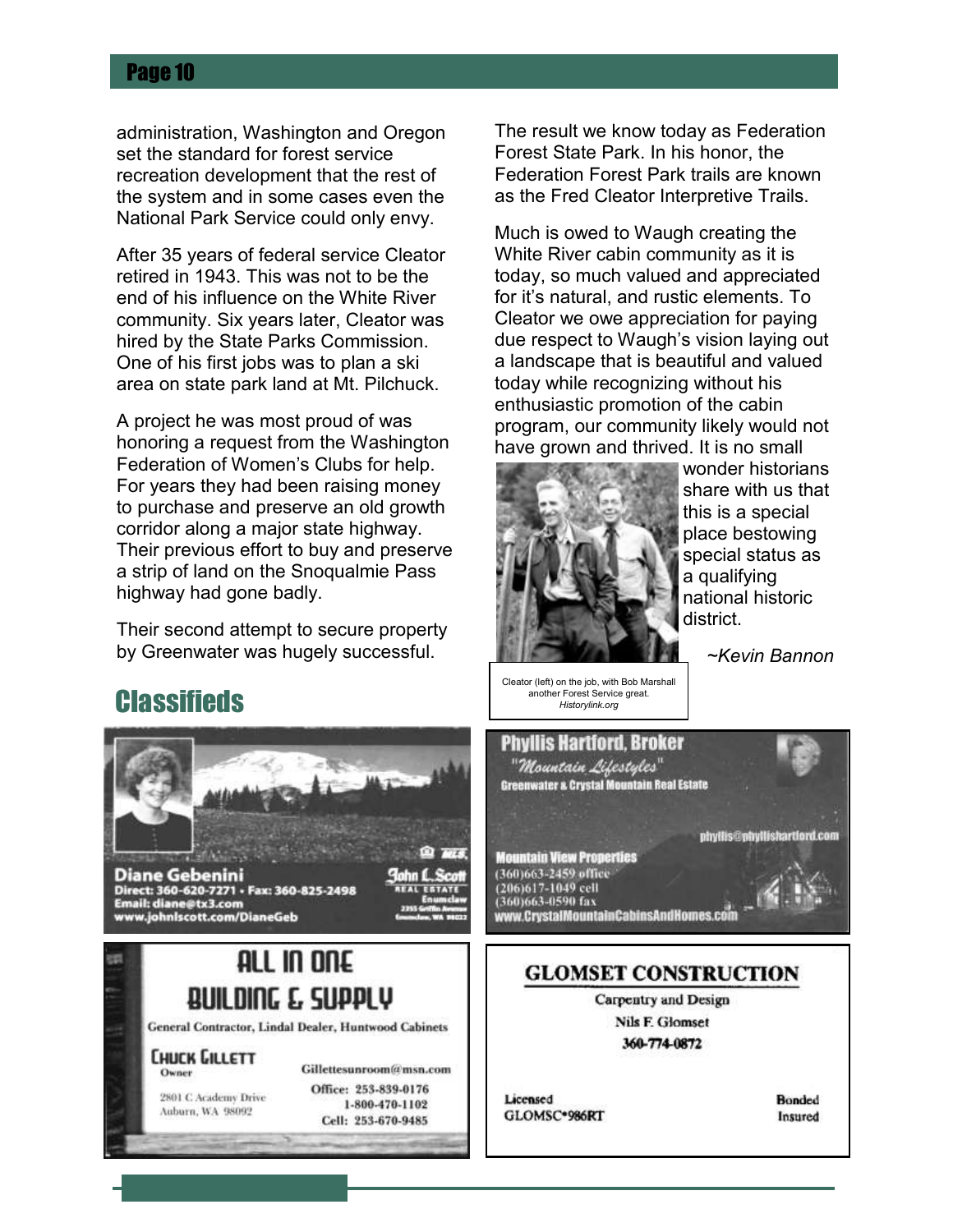# WRRA Summer Picnic Highlights and Hwy 410 Clean Up Volunteers



*Jeanine Strom, Rena Irwin, & Eric Carlson* | *Doris & Bridget Gourley & Karen Buhler* 



*Kevin Orth & Lou Faehnrich Tom & Jeanine Strom*





# Kudos to the 2015 Summer Hwy Clean Up Crew!



*Mark Wellington, Mark & Laurel King, Drew Wellington Fred Orton, Frank Liebly, Dennis & Sally Ryan, Jerry Moa, Dave Wellington, Kevin Bannon, Not pictured - photographer, Rena Irwin*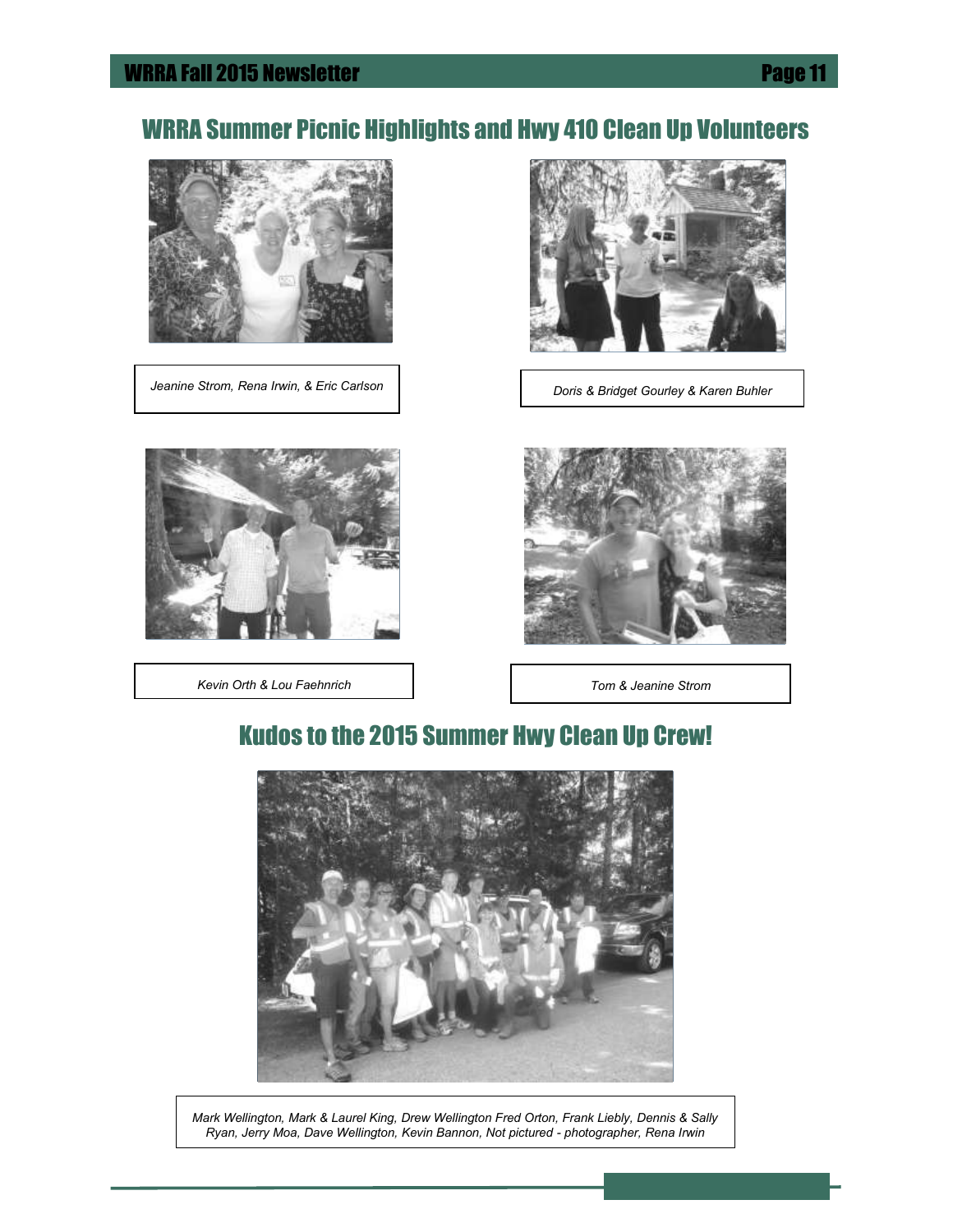# WRRA Summer Picnic Highlights



*Becky McCauley*



*Frank Mathiason & Ross Gregg*



*Greenwater Firefighters*



*Game Winners!*



*Egg Toss Champs Rob & Carla Pederson* 



*Pie Contest Winner Cindy Crowley & Fred Orton*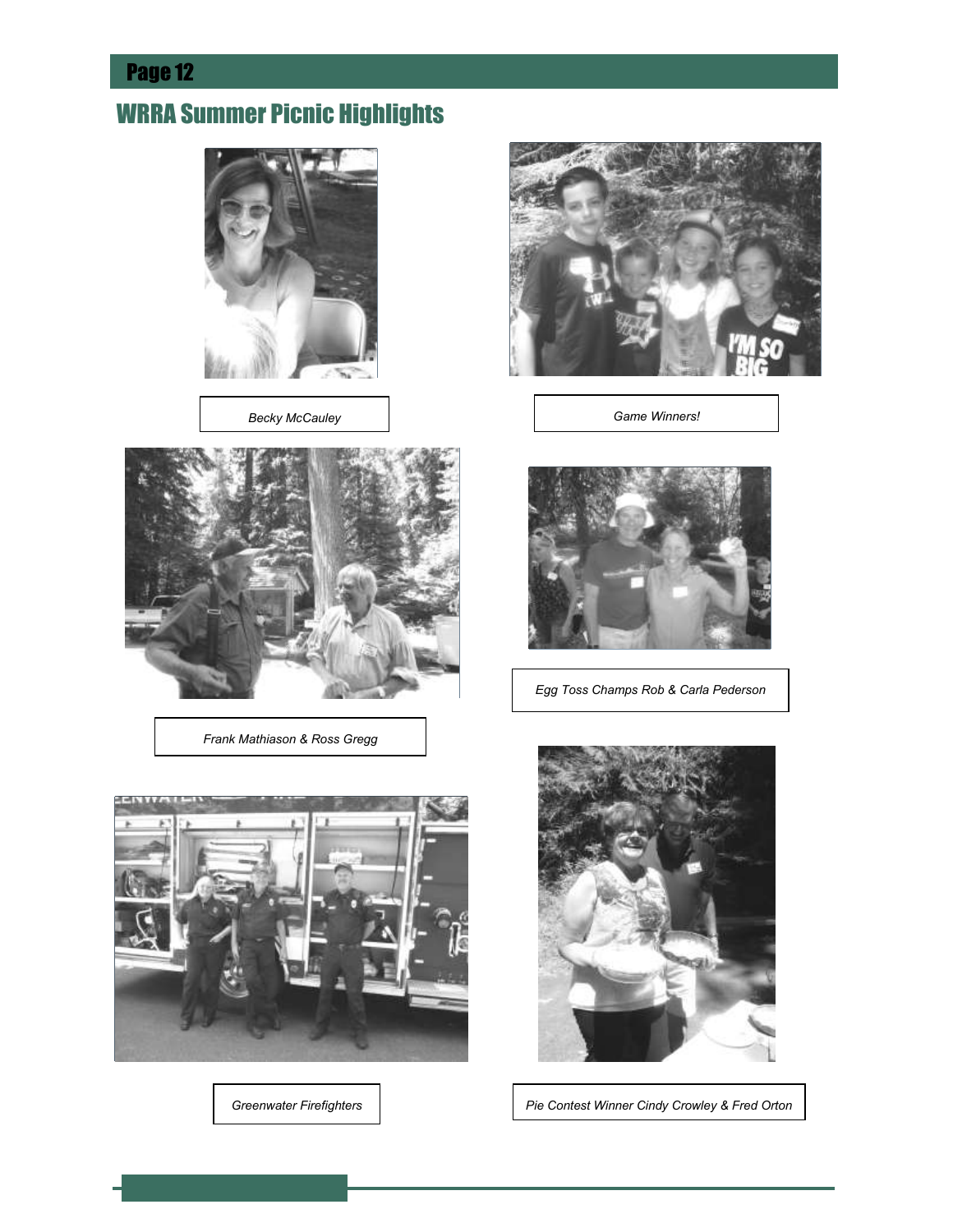#### **Reservation Policy for WRRA Fall Dinner**

- Reservations MUST be made by October 21, 2015.
- This fall dinner will be \$30.00 per person, tax and tip included.
- The maximum number for WRRA members and guests that can be served is 100.
- To guarantee a place at the table your reservation must be received by October 21, ٠ 2015.
- Those who miss the deadline but wish to attend will be subject to a \$10 surcharge if ۰. space is available.
- No refunds or cancellations after October 21, 2015.

#### **RESERVATIONS FORM: WRRA Fall Dinner Event**

#### **Greenwater Fire Department/Community Center Saturday, October 24, 2015 from 5:00 p.m. to 8:00 p.m.**

**By Brown Paper Tickets:** http://wrra2015falldinner.brownpapertickets.com/

**By phone:** Kevin Bannon 206-244-9683 (between 6-8 p.m.)

**By email:** treasurer@wrra.net

**By mail:** 4637 S. 168th St., Seattle, WA 98188 (include the form below)

Please include payment, payable to WRRA, with reservation

| Name(s):                |                        |  |
|-------------------------|------------------------|--|
| <b>Number Attending</b> | @\$30/person           |  |
| Number of Children      | @ \$5/child            |  |
|                         | <b>Total Enclosed:</b> |  |